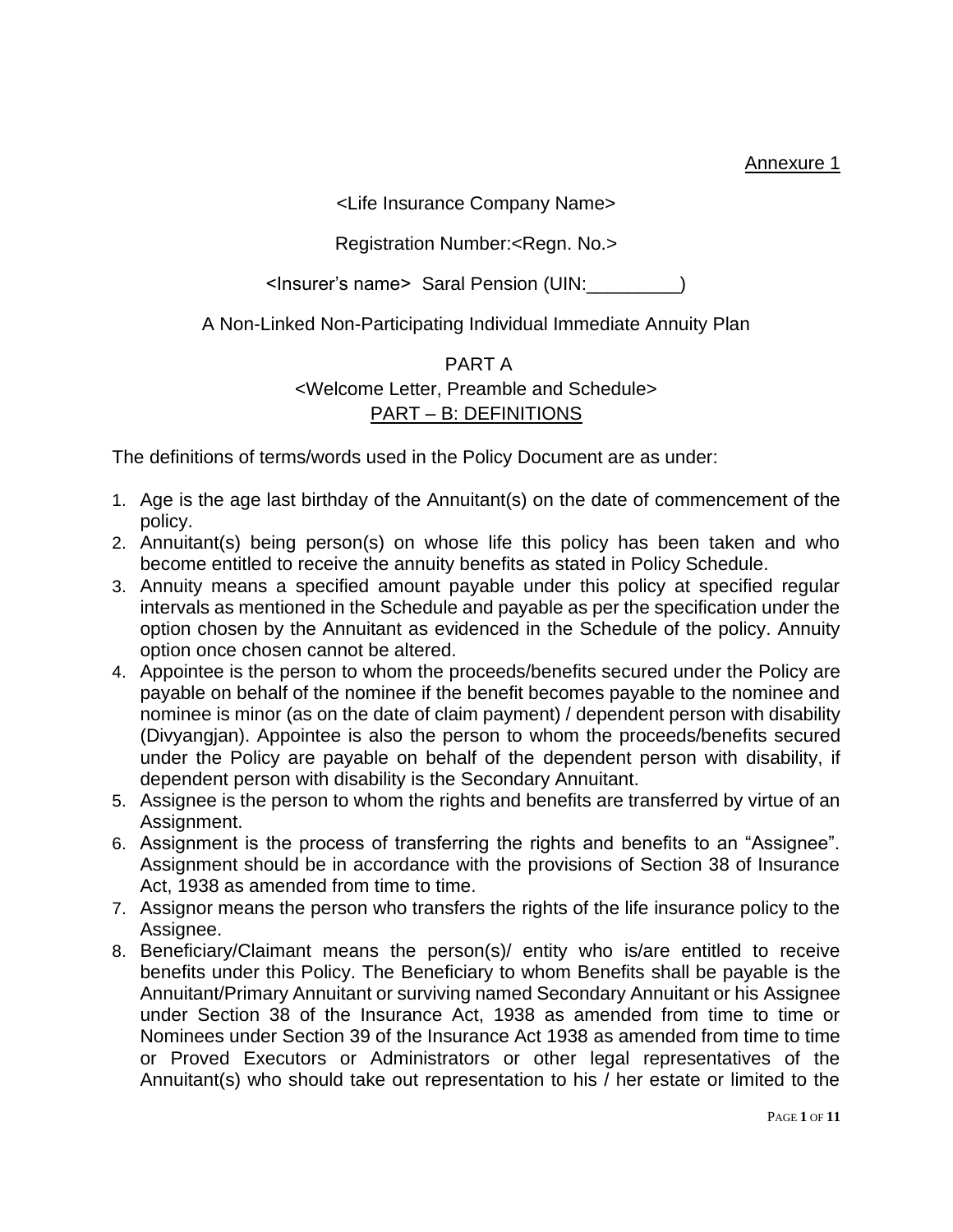monies payable under this policy from any court of any State or territory of the Union of India, as applicable.

- 9. Company or Corporation means <insurer name>.
- 10. Date of commencement of policy is the start date of this policy and is also the same as mentioned in the schedule of the policy.
- 11. Date of issuance of policy means the date as specified in the policy schedule.
- 12. Death benefit means the benefit, agreed at the commencement of the contract, and means the amount as specified in the policy bond and is payable on death of the annuitant as per the terms and conditions of the policy.
- 13. Discharge form is the form to be filled by Annuitant /Claimant to claim the Surrender/Death benefit under the policy.
- 14. Due Date means a fixed date on which the Annuity is due and payable.
- 15. Endorsement means conditions attached/ affixed to this Policy incorporating any amendments or modifications agreed to or issued by the Company.
- 16. Free Look Period is the period of 15 days (30 days if the Policy is an electronic policy or is purchased through Distance Marketing where distance marketing means through any means of communication other than in person) from the date of receipt of the Policy Document by the Policyholder to review the terms and conditions of this policy and where the Policyholder disagrees to any of those terms and conditions, he/ she has the option to return this policy as detailed in Condition --- of Part D of this Policy Document.
- 17. IRDAI means Insurance Regulatory and Development Authority of India earlier called as Insurance Regulatory and Development Authority (IRDA).
- 18. Joint Life annuity refers to an annuity policy taken jointly on the lives of Primary Annuitant and Secondary Annuitant, where spousal relationship exists.
- 19. Loan is the interest bearing repayable amount granted by the Company against the Surrender Value payable to the policyholder.
- 20. Minor is a person who has not completed 18 years of age.
- 21. Mode refers to the frequency of Annuity payment as chosen by the Annuitant from the available modes of annuity i.e. yearly, half-yearly, quarterly, and monthly. The Annuity shall be payable in arrears i.e. the annuity payment shall commence after 1 year, 6 months, 3 months and 1 month from the Date of Commencement of Policy depending on whether the mode of annuity payment is Yearly, Half yearly, Quarterly and Monthly respectively.
- 22. Nomination is the process of nominating a person(s) in accordance with provisions of Section 39 of the Insurance Act, 1938 as amended from time to time.
- 23. Nominee(s) means the person(s) nominated by the Policyholder (who is also the Annuitant) under this Policy and who is(are) authorised to receive the claim benefit payable under this Policy on the death of the annuitant / primary annuitant / secondary annuitant, wherever applicable as per the annuity option chosen.
- 24. Policy/ Policy Document means this document along with endorsements, if any, issued by the Company which evidences the contract of Insurance between the policyholder and the Company.
- 25. Policyholder is the legal owner of this policy.
- 26. Primary Annuitant (applicable under Joint Life Annuity Option) is the person on whose life this policy has been taken and who is entitled to receive the annuity benefits as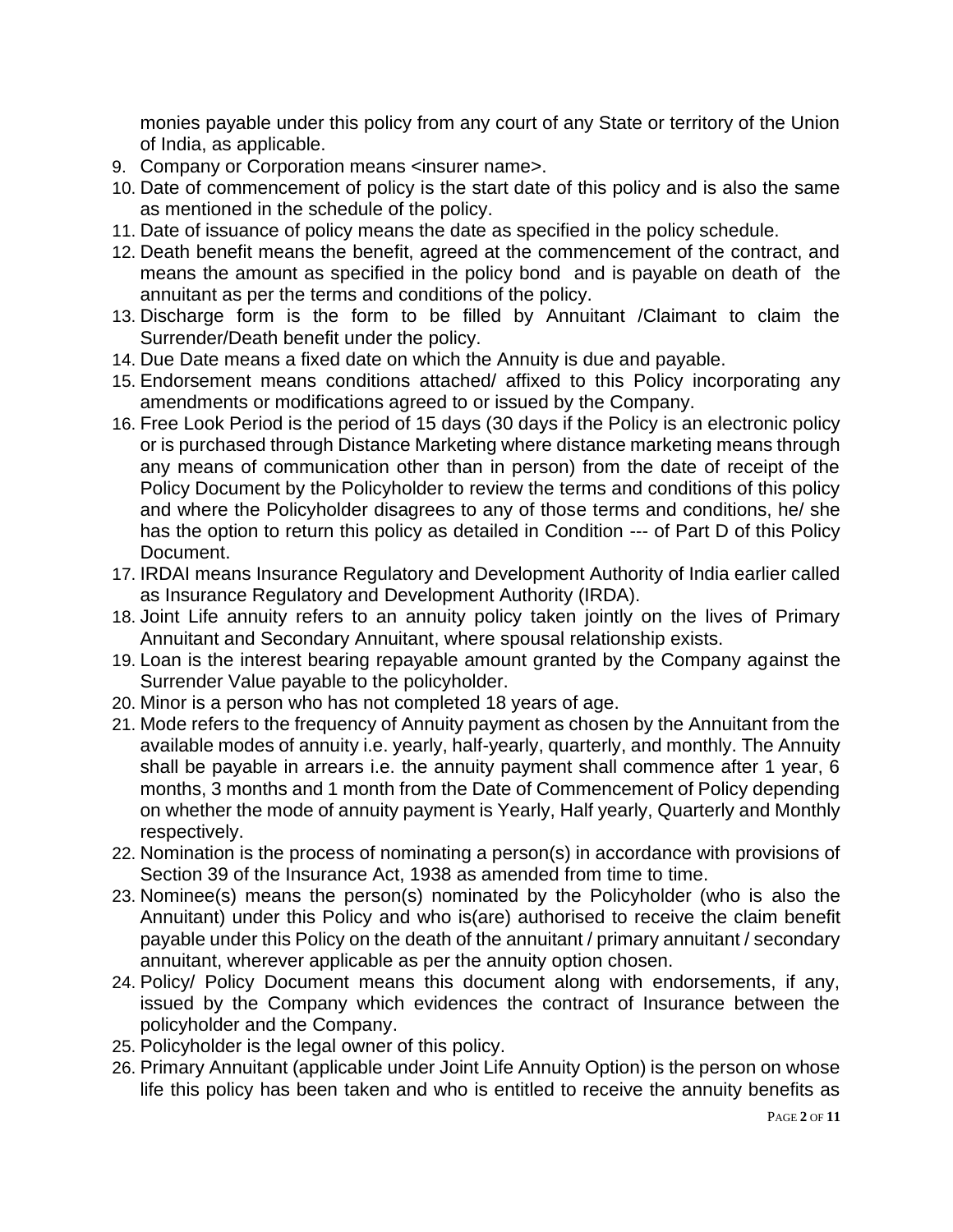stated in Policy Schedule. For joint life annuity option under this policy, the word, "annuitant" is used for "primary annuitant".

- 27. Purchase Price or Premium is the amount paid by the policyholder as mentioned in the schedule of this Policy Document to secure the benefits under the policy. The term Purchase Price and the Premium are used interchangeably in this Policy Document. Purchase Price / Premium does not include any taxes which are payable separately.
- 28. Schedule is the part of policy document that gives the specific details of this policy.
- 29. Secondary Annuitant (applicable under joint life Annuity Option) is the person entitled to receive the annuity payment, in the event of death of the Primary Annuitant.
- 30. Surrender means complete withdrawal / termination of the entire Policy.
- 31. Surrender Value means an amount, if any, that becomes payable in case of surrender in accordance with the terms and conditions of this policy.
- 32. UIN means the Unique Identification Number allotted to this Plan by the IRDAI.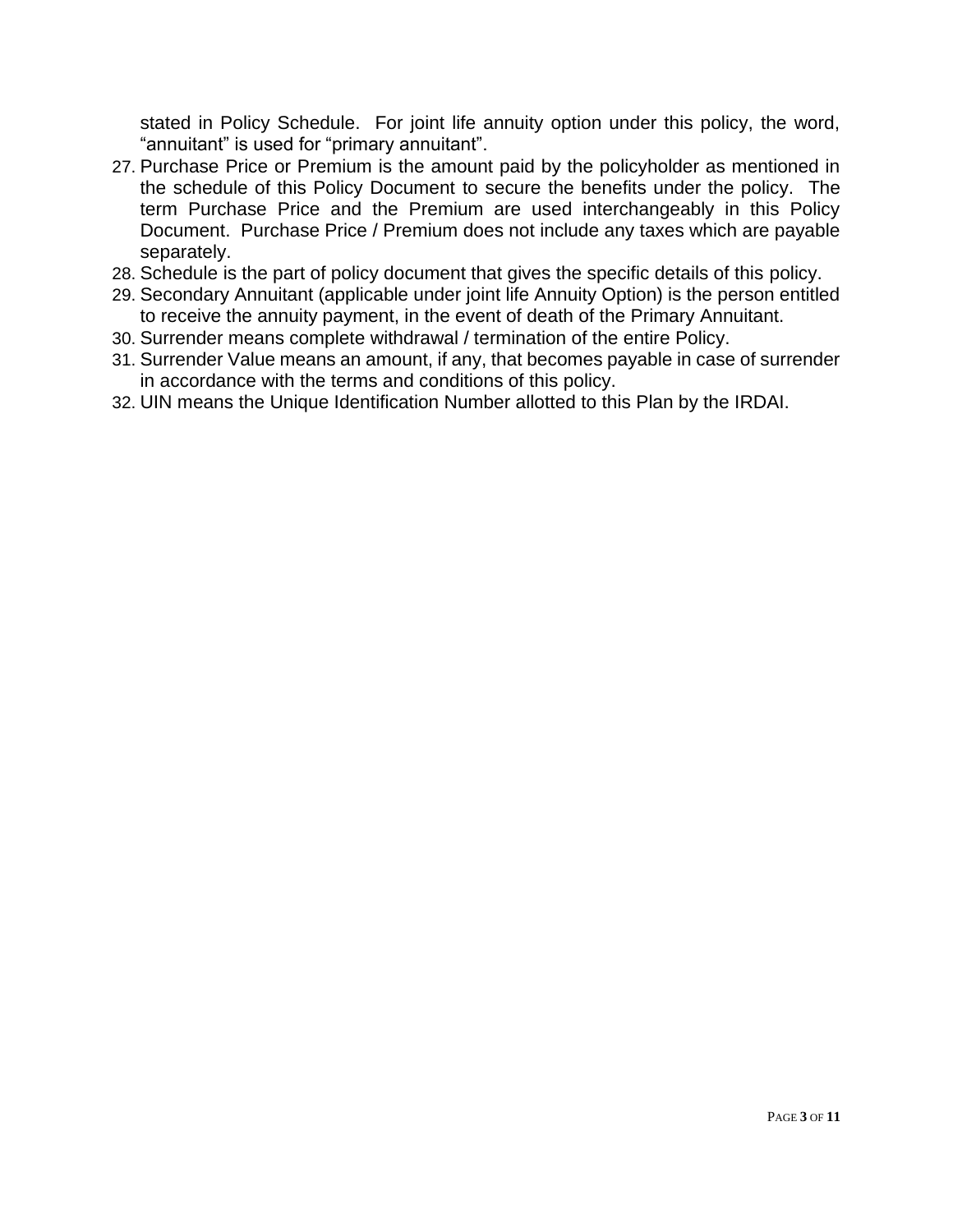## PART- C: BENEFITS

The following benefits are payable under the policy:

**1.** Benefits payable on Survival or on Death:

| <b>Annuity Option</b>                                           | Single / Joint Life | Benefit Payable on                                                                                                                                               | Benefit payable on                                                                                                                                                                |
|-----------------------------------------------------------------|---------------------|------------------------------------------------------------------------------------------------------------------------------------------------------------------|-----------------------------------------------------------------------------------------------------------------------------------------------------------------------------------|
|                                                                 |                     | survival                                                                                                                                                         | death                                                                                                                                                                             |
| Life Annuity with<br>Return of 100% of<br><b>Purchase Price</b> | Single life         | <b>Annuity Payments</b><br>will<br>be made<br>in<br>arrears for as long<br>Annuitant<br>as<br>is<br>alive, as per the<br>mode<br>chosen<br>0f<br>annuity payment | On death of the<br>Annuitant,<br>the<br>annuity<br>payment<br>shall<br>cease<br>The<br>immediately.<br>Purchase<br>Price<br>shall be payable to<br>nominee(s) / legal<br>heirs.   |
| Life<br>Joint<br>Last                                           | Joint Life          | Annuity will be paid                                                                                                                                             | On first death (of                                                                                                                                                                |
| Survivor<br>Annuity                                             |                     | in arrears for as                                                                                                                                                | either<br>of<br>the                                                                                                                                                               |
| with<br>Return<br><b>of</b>                                     |                     | long as the Primary<br>Annuitant<br>and/or                                                                                                                       | lives):<br>covered<br>the                                                                                                                                                         |
| 100% of Purchase<br>(ROP)<br>Price<br>on                        |                     | Secondary                                                                                                                                                        | 100%<br>of<br>annuity<br>amount                                                                                                                                                   |
| death of the last                                               |                     | Annuitant is alive,                                                                                                                                              | shall continue to be                                                                                                                                                              |
| survivor.                                                       |                     | as per the chosen                                                                                                                                                | paid as long as one                                                                                                                                                               |
|                                                                 |                     | mode of<br>annuity                                                                                                                                               | of the Annuitants is                                                                                                                                                              |
|                                                                 |                     | payment.                                                                                                                                                         | alive.                                                                                                                                                                            |
|                                                                 |                     |                                                                                                                                                                  | On death of the<br>last survivor: The<br>annuity payments<br>will<br>cease<br>immediately.<br>The<br>Purchase<br>Price<br>shall be payable to<br>the Nominee(s) /<br>legal heirs. |

The benefits payable are as under:

2.Maturity Benefit: There is no maturity benefit under this policy.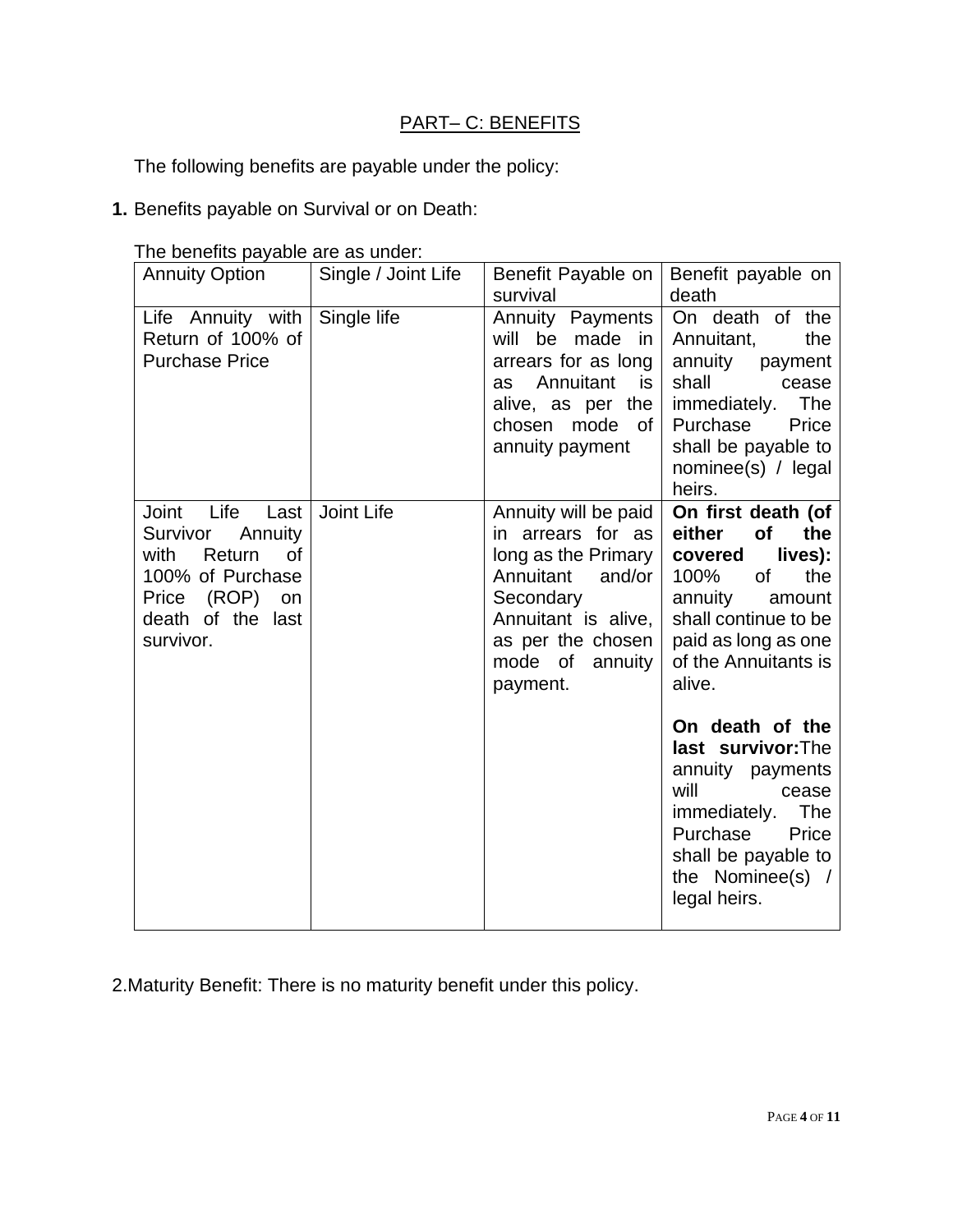#### PART- D: CONDITIONS RELATED TO SERVICING ASPECTS

- 1) Proof of Age: The purchase price having been calculated on the age of the Annuitant(s) as declared in the Proposal Form, in case the age is found different (lower/higher) than such age, without prejudice to the Corporation's other rights and remedies, including those under the Insurance Act, 1938, as amended from time to time the following action shall be taken:
	- a) If the Annuitant's correct age is found to be different from the age declared in the Proposal Form, the Annuity payments payable under the Policy shall be altered corresponding to the correct age of the Annuitant from the next Annuity due date and the total of the excess paid, if any, due to difference between the original Annuity amounts paid and the corrected Annuity, from the commencement of the Policy up to the date of such excess payment, shall be paid to the Corporation with interest at such rate as fixed by the Corporation from time to time. The difference arising out of incorrect annuities paid in the past along with interest shall be collected from the Annuitant or would be adjusted from the following Annuity payments.
	- b) If the correct age is such as would have made the Annuitant uninsurable under this Policy, then this policy shall be cancelled and the Purchase Price paid may be refunded after deducting the charges for stamp duty, taxes and Annuity paid (if any).
- 2) Forfeiture in certain events: In case any condition herein contained or endorsed hereon shall be contravened, or in case it shall hereafter appear that any untrue or incorrect averment is contained in the proposal and declaration herein mentioned, or in the statements referred to therein, have not been truly and fairly stated or that any material information has been withheld, then and in every such case this policy shall be void and all claims to any benefit in virtue of this policy shall be subject to the provisions of Section 45 of the Insurance Act, 1938 as amended from time to time.
- 3) Surrender: The policy can be surrendered any time after six months from the date of commencement, if the annuitant / primary annuitant /secondary annuitant, or spouse or any of the children of the annuitant is diagnosed as suffering from any of the critical illnesses as defined Annexure 4 to the policy document, based on the documents produced to the satisfaction of the medical examiner of the Company. On approval of the surrender, 95% of the Purchase Price shall be paid to the annuitant, subject to deduction of any outstanding loan amount and loan interest, if any. On payment of the surrender value, the policy stands terminated. For the purpose of surrender value calculation, the Purchase Price excludes taxes, if any. Any change in the surrender value calculation method shall be applicable only after prior approval of IRDAI.
- 4) Loan: Loan can be availed any time after six months from the date of commencement of the policy. Maximum amount of loan that can be granted under the policy shall be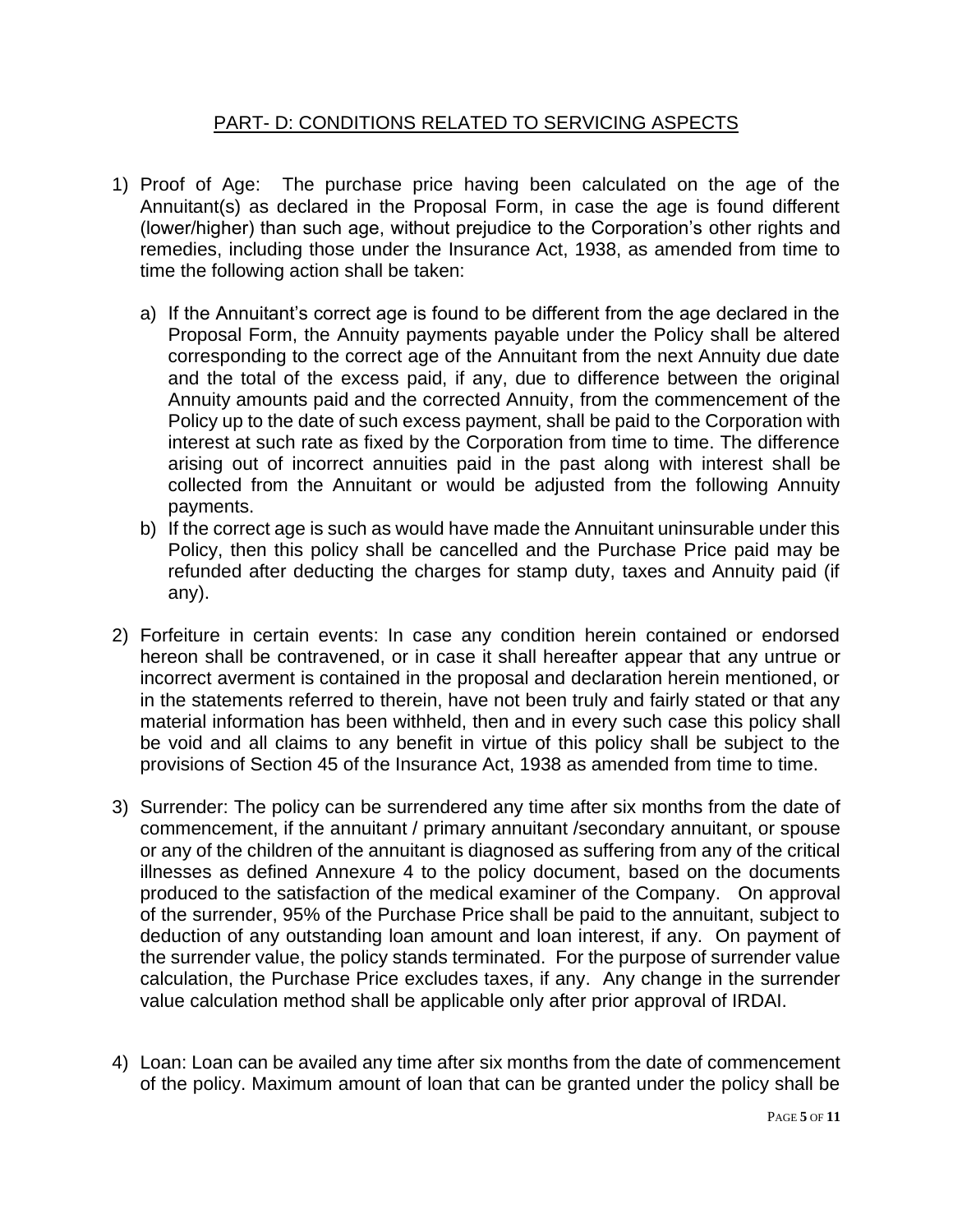such that the effective annual interest amount payable on loan does not exceed 50% of the annual annuity amount payable under the policy. Under joint life option, the loan can be availed by the primary annuitant and on death of the primary annuitant, it can be availed by the secondary annuitant.

- a) The interest on loan shall be at 10-year G-Sec rate as at  $1<sup>st</sup>$  April of the relevant financial year, as published by M/s. FBIL, plus not more than 200 bps and shall be applicable for all loans granted during the period of twelve months, beginning 1<sup>st</sup> May of the relevant financial year.
- b) The loan interest will be recovered from the annuity amount payable under the policy. The loan interest will accrue as per the frequency of annuity payment under the policy and it will be due on the date of annuity. The loan outstanding shall be recovered from the claim proceeds under the policy. However, the annuitant has the flexibility to repay the loan principal at any time during the currency of the annuity payments.
- 5) Free Look Period:
	- a) This is an option to review the Policy following receipt of Policy Document. The Policyholder has a free look period of 15 days (30 days in case of electronic policies and policies obtained through distance mode) from the date of receipt of the policy document, to review the terms and conditions of the policy and where the policyholder disagrees to any of those terms and conditions, the policy holder has the option to return the policy to the Company for cancellation, stating the reasons for his objection. Then the policyholder shall be entitled to a refund of the premium subject only to a deduction of stamp duty charges and annuity paid, if any.
	- b) The treatment of the policy shall be as follows:
		- i) for standalone immediate annuity policies: the proceeds from cancellation shall be returned to the policyholder.
		- ii) If this policy is purchased out of proceeds of a deferred pension plan of any other insurance company: The proceeds from cancellation will be transferred back to that insurance company.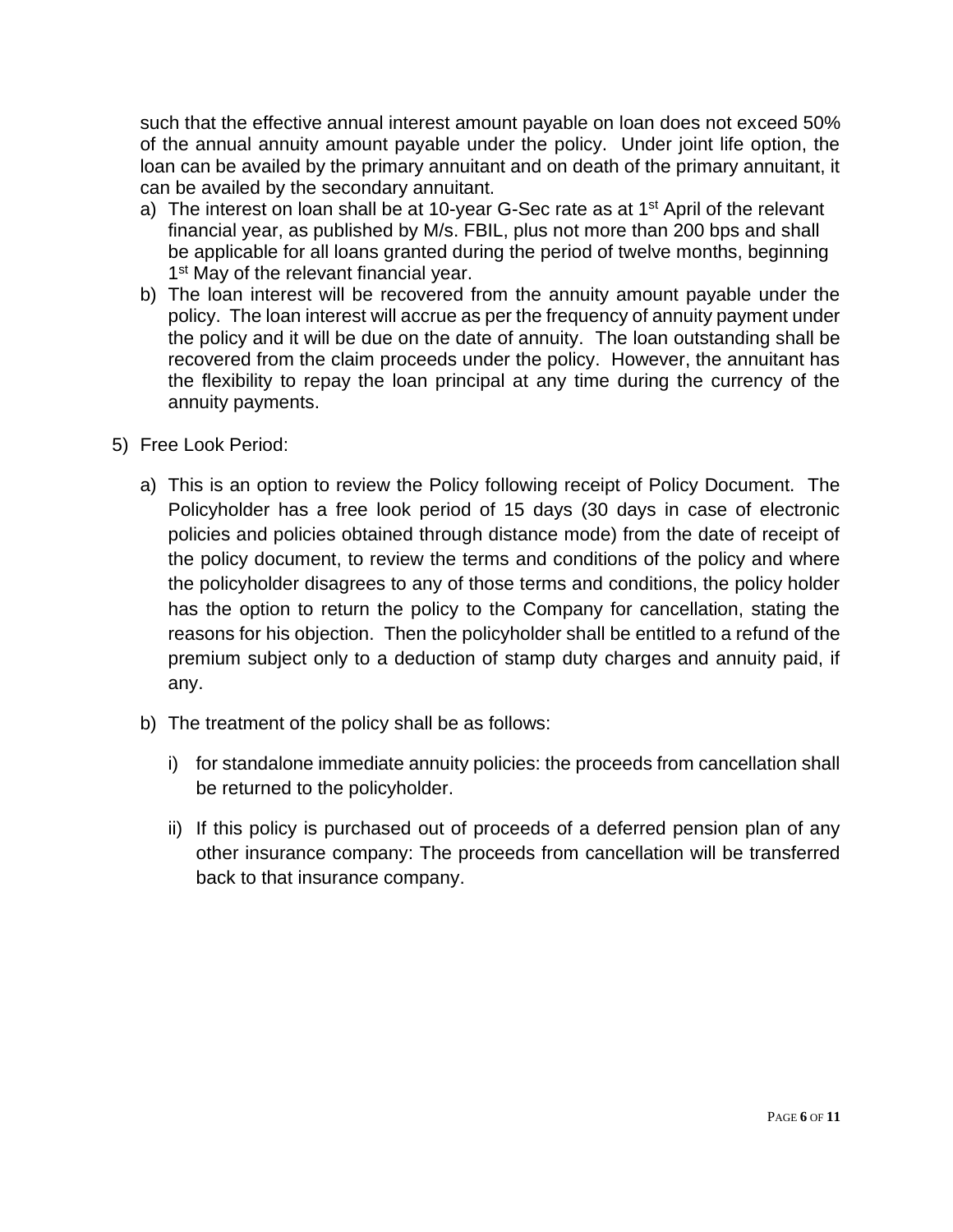# PART –E

Not Applicable.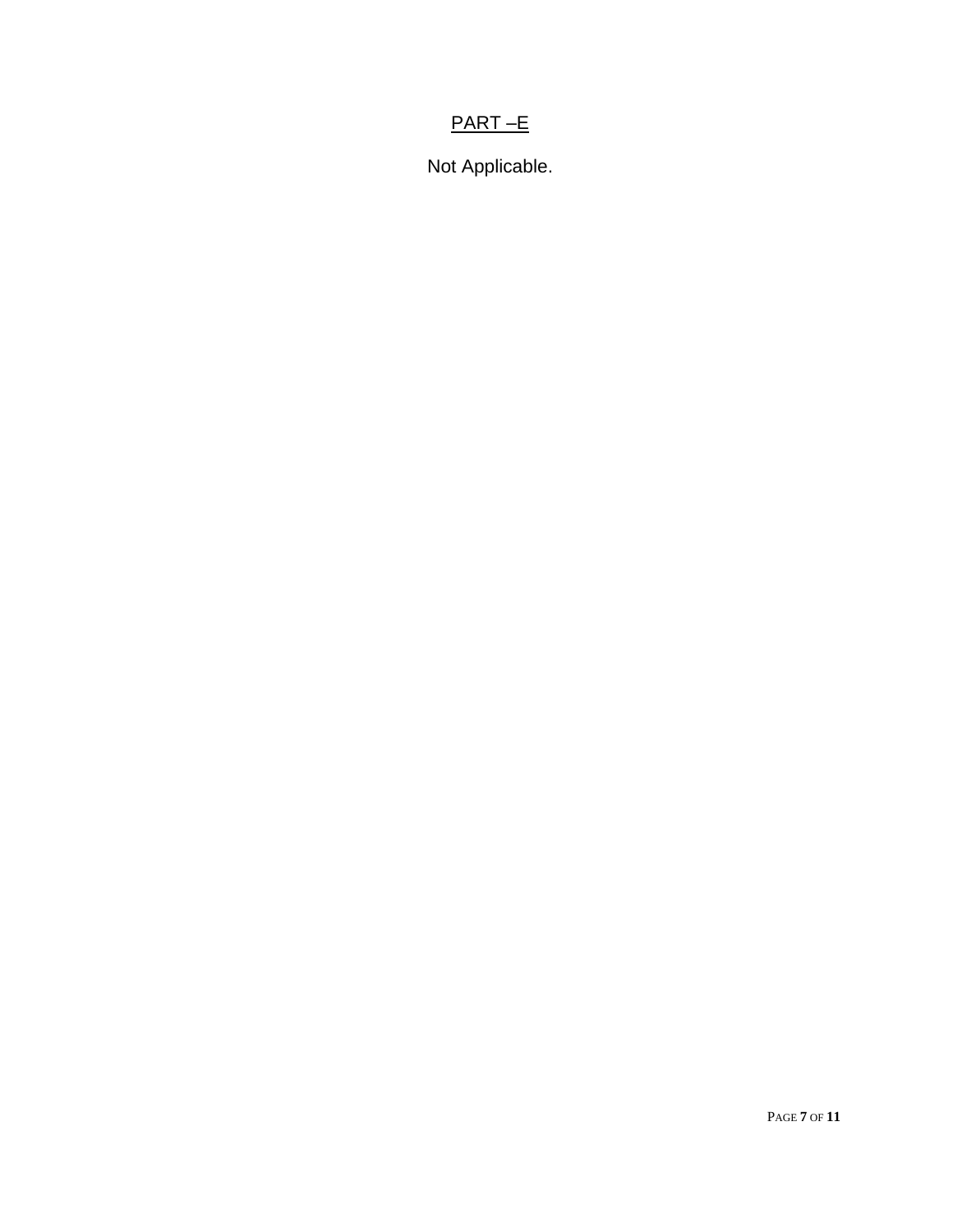#### PART-F: OTHER TERMS AND CONDITIONS

- 1) Assignment: Assignment is allowed under this plan as per section 38 of the Insurance Act, 1938, as amended from time to time. The current provisions of Section 38 are contained in Annexure-1 of this Policy Document. The notice of assignment should be submitted for registration to the office of the Company, where the policy is serviced.
- 2) Nomination: Nomination is allowed as per Section 39 of the Insurance Act, 1938, as amended from time to time. The current provisions of Section 39 are contained in Annexure-2 of this Policy Document. The notice of nomination or change of nomination should be submitted for registration to the office of the Company, where the policy is serviced. In registering nomination the Company does not accept any responsibility or express any opinion as to its validity or legal effect.
- 3) Section 45 of the Insurance Act 1938: The provisions of Section 45 of the Insurance Act 1938, as amended from time to time, shall be applicable. The current provisions are contained in Annexure- -- of this policy document.
- 4) Taxes:
	- a) Statutory Taxes, if any, imposed on such insurance plans by the Government of India or any other constitutional tax Authority of India shall be as per the Tax laws and the rate of tax as applicable from time to time.
	- b) The amount of any applicable taxes payable as per the prevailing rates, shall be payable by the policyholder on the premium payable under the policy, which shall be collected separately in addition to the premium payable by the policyholder. The amount of tax paid shall not be considered for the calculation of benefits payable under the Policy.
- 5) Normal requirements for benefit payable:
	- a) For annuities in payment: The Existence Certificate in the format prescribed by the Company is to be submitted by the Annuitant / Primary Annuitant / Secondary Annuitant as and when required by the Company. In case of Joint Life Last Survivor Annuity with Return of 100% of Purchase Price on death of the last survivor, after the death of the Primary Annuitant, the Existence Certificate of the surviving Secondary Annuitant will be required. The Annuity payments shall be released only on receipt of the Existence Certificate.
	- b) On death of the Annuitant(s): The normal documents which the claimants shall submit while lodging the claim in case of death of the Annuitant / Primary annuitant / secondary annuitant shall be the claim form, as prescribed by the Company,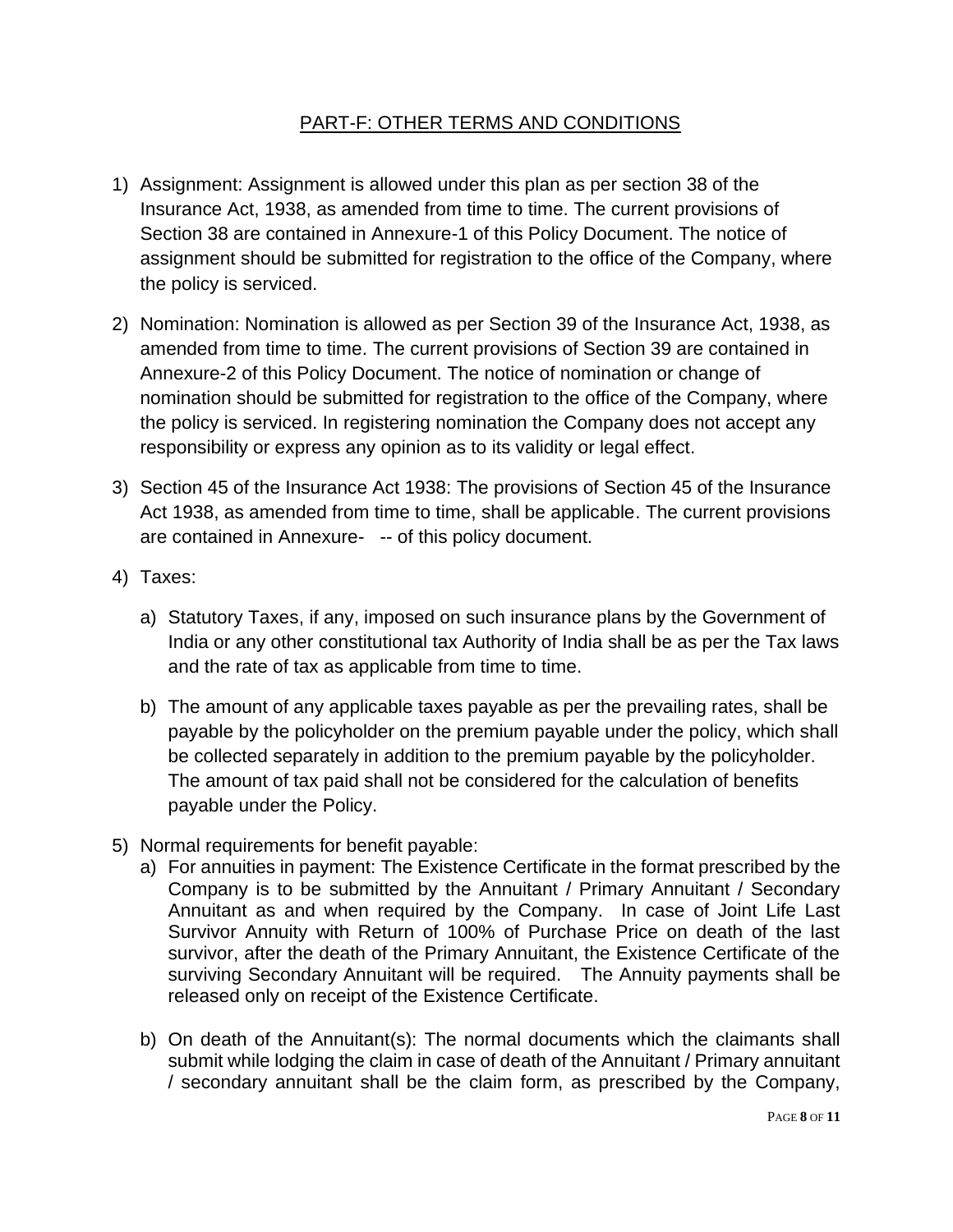accompanied with original policy document, NEFT mandate from the claimant for direct credit of the claim amount to the bank account, proof of title, proof of death, whichever is applicable, to the satisfaction of the Company. If the age is not admitted under the policy, the proof of age of the Annuitant shall also be submitted. Intimation of death along with death certificate must be notified within 90 days from the date of death, in writing to the office of the Company where the policy is serviced for any claim to be admissible. However, delay in intimation of the genuine claim by the claimant, may be condoned by the Company, on merit and where delay is proved to be for reasons beyond his/her control.

- c) On Surrender: In case of surrender of a policy, the Annuitant shall submit the discharge form along with the original policy document, evidence of critical illnesses as per Annexure 4 to the policy document, NEFT mandate from the claimant for direct credit of the claim amount to the bank account besides proof of age, if the age is not admitted earlier. In addition to above, any requirement mandated under any statutory provision or as may be required as per law shall also be required to be submitted.
- 6) Legislative Changes:
	- a) The Terms and conditions under this policy are subject to variation in accordance with the relevant Legislation & Regulations.
- 7) Issuance of duplicate Policy:
	- a) The Policyholder can make an application for duplicate Policy on payment of <₹ > upon loss of policy document along with other requirements as may be prescribed by the Company.
- 8) Jurisdiction:
	- a) The Policy shall be governed by the laws of India and the Indian Courts shall have jurisdiction to settle any disputes arising under the Policy.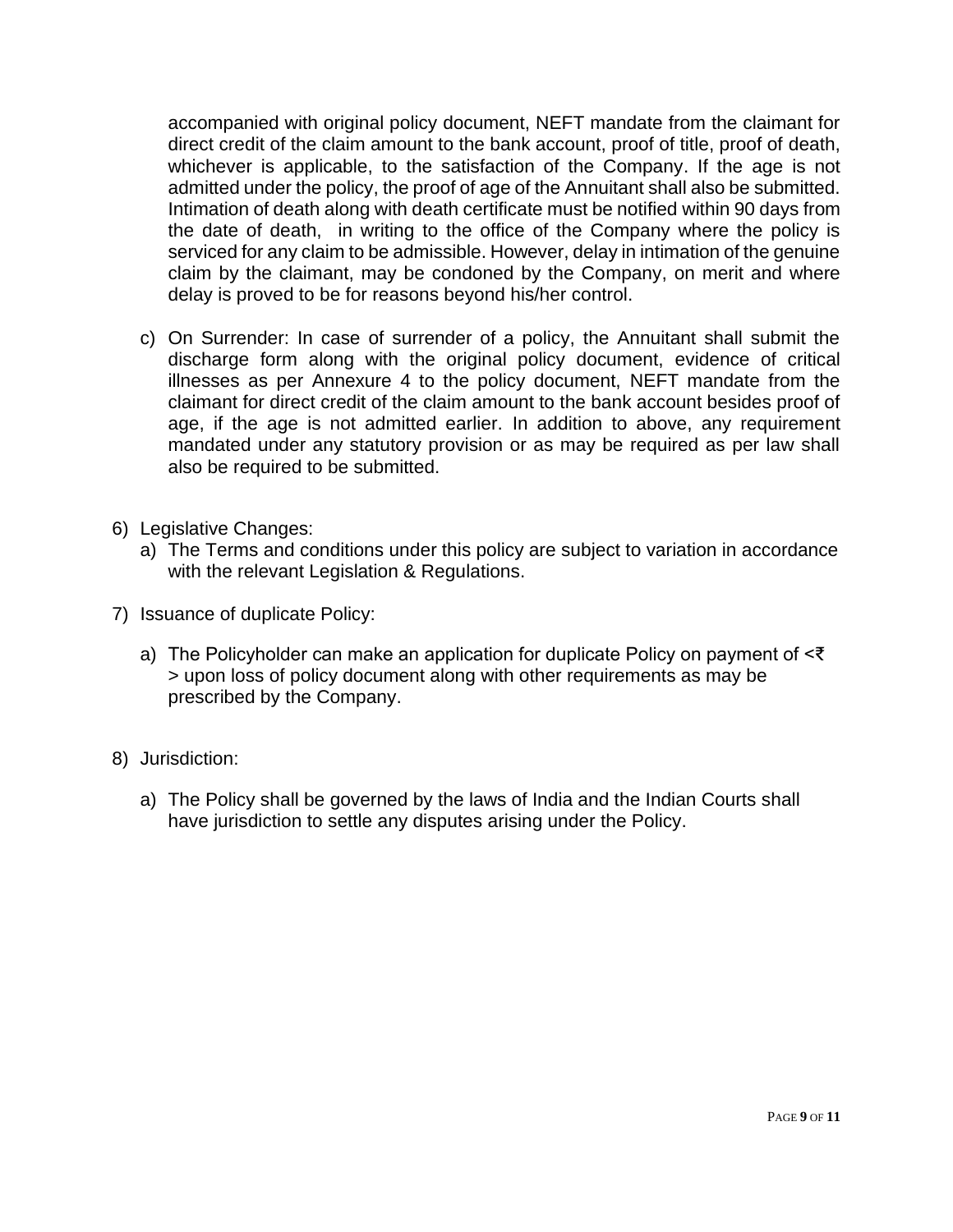PART – G: Grievance Redressal Mechanism

1) Grievance Redressal Mechanism:

<Grievance Redressal Mechanism of the Company>

- 2) Grievance Redressal Mechanism of IRDAI:
	- a. In case the policyholder is not satisfied with the response or does not receive a response from the Company within 15 days, then the customer may approach the Grievance Cell of the IRDAI through any of the following modes:
		- i. Calling Toll Free Number 155255 / 18004254732 (i.e. IRDAI Grievance Call Centre)
		- ii. Sending an email to complaints@irdai.gov.in
		- iii. Register the complaint online at http://www.igms.irda.gov.in
		- iv. Address for sending the complaint through courier / letter: Consumer Affairs Department, Insurance Regulatory and Development Authority of India, Survey No.115/1, Financial District, Nanakramguda, Gachibowli, Hyderabad-500032, Telangana.
- 3) Ombudsman:
	- a. For redressal of Claims related grievances, claimants can also approach Insurance Ombudsman who provides for low cost, speedy arbitration to customers.
	- b. The Ombudsman, as per Insurance Ombudsman Rules, 2017, can receive and consider complaints or disputes relating to the matters such as:
		- i. Delay in settlement of claims, beyond the time specified in the regulations, framed under the Insurance Regulatory and Development Authority of India Act,1999
		- ii. Any partial or total repudiation of claims by the life insurer, General insurer or the health insurer;
		- iii. Disputes over premium paid or payable in terms of insurance policy;
		- iv. Misrepresentation of policy terms and conditions at any time in the policy document or policy contract;
		- v. Legal construction of insurance policies insofar as the dispute relates to claim;
		- vi. Policy servicing related grievances against insurers and their agents and intermediaries;
		- vii. Issuance of life insurance policy, general insurance policy including health insurance policy which is not in conformity with the proposal form submitted by the proposer;
		- viii. Non-issuance of insurance policy after receipt of premium in life insurance and general insurance including health insurance; and
		- ix. Any other matter resulting from the violation of provisions of the Insurance Act, 1938, as amended from time to time, or the regulations, circulars , guidelines or instructions issued by IRDAI from time to time or the terms and conditions of the policy contract, in so far as they relate to issues mentioned at clauses (a) to (f).